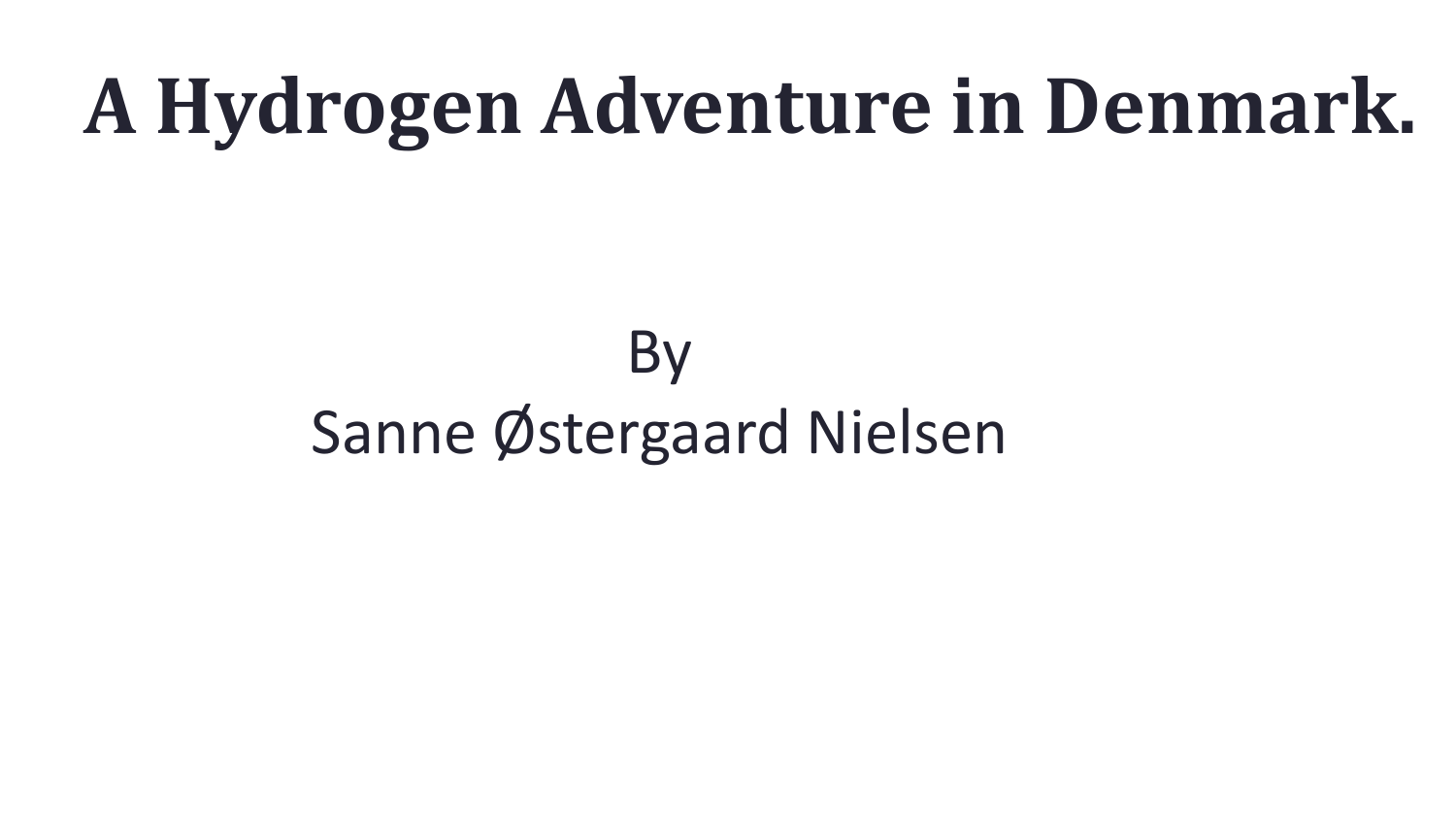### Showcase Denmark: world's first countrywide network



#### **The world's first country wide network in daily operation**

- 10 stations in operation additional stations planned.
- 50% of population within 15 km to nearest station.

#### **Collaboration with leading oil, energy and gas companies**

- Joint ventures investments with oil & gas companies.
- H2Station® fueling equipment and handling of O&M.

#### **100% green hydrogen supply in Denmark**

- 6 stations with onsite electrolysis production.
- 4 stations with central production from Nel electrolyser.
- 42% wind power share in 2014 target of 100% by 2035.

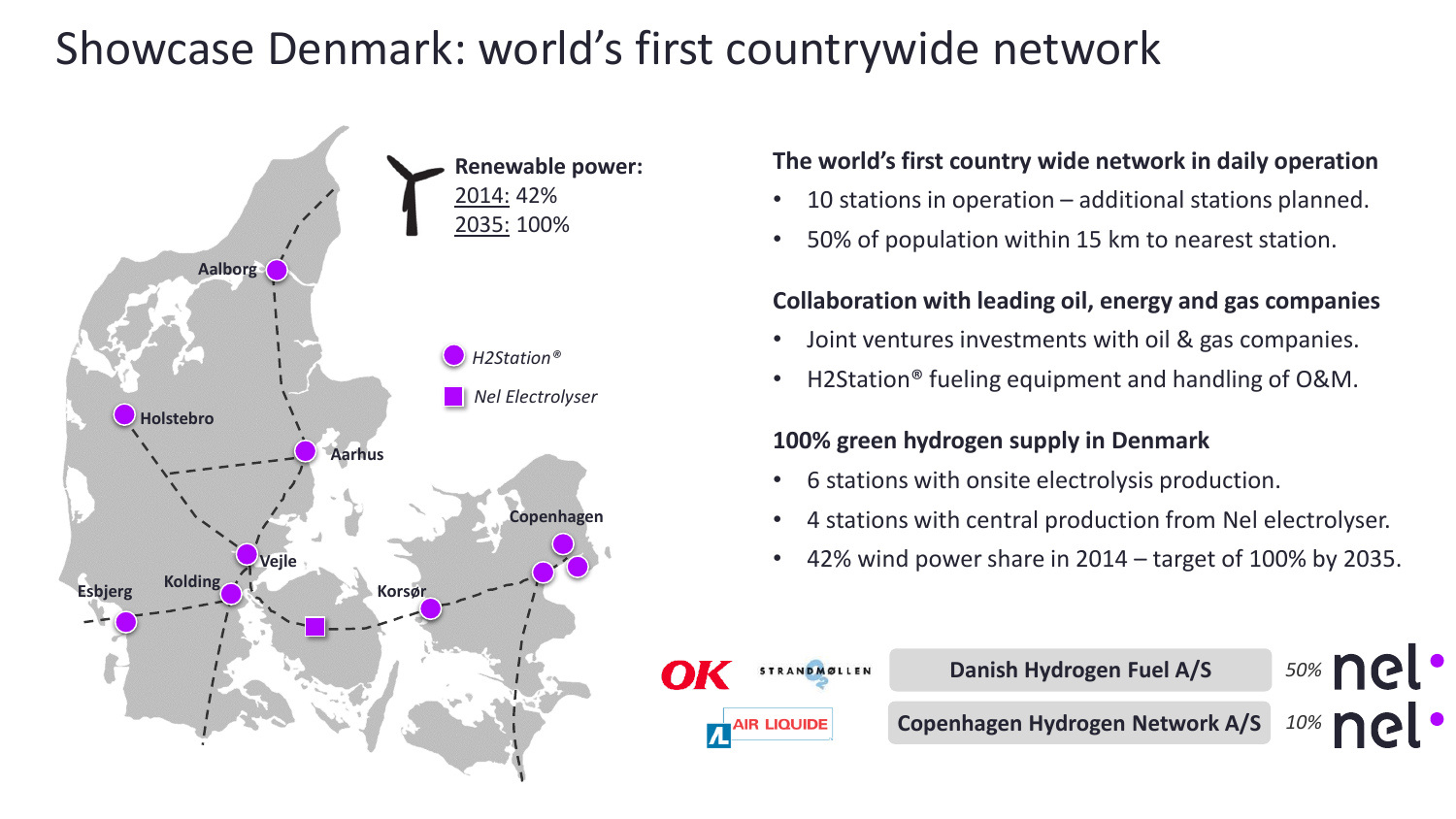### FCEV fleet and outlook for Denmark

**Total 64 FCEVs in Denmark allocated on more than 12 cities across the country. Target of at least 500 FCEVs in Denmark by 2018 – requires annual sales growth.**

- FCEVs are exempted for taxes in Denmark normally up to 150% of the vehicle price.
- An FCEV price of €40.000 will be fully competitive with gasoline in Denmark.







**Toyota Mirai:** 9 units



**Honda Clarity:** From 2016



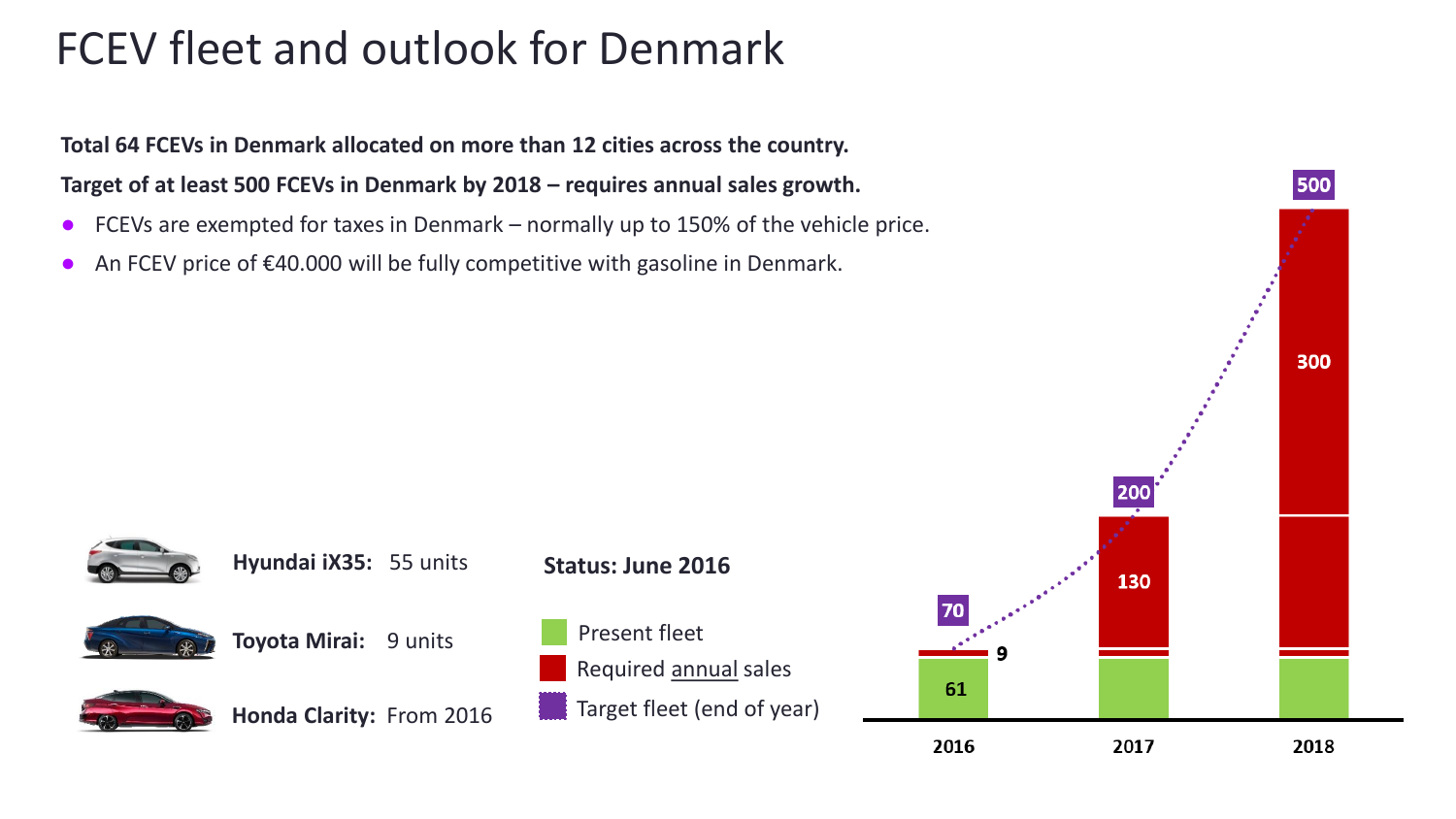### The history of supporting renewables – Denmark

Gradual change from CAPEX to OPEX support – creating the business case. Has successfully commercialized wind power – next is biomass & hydrogen.

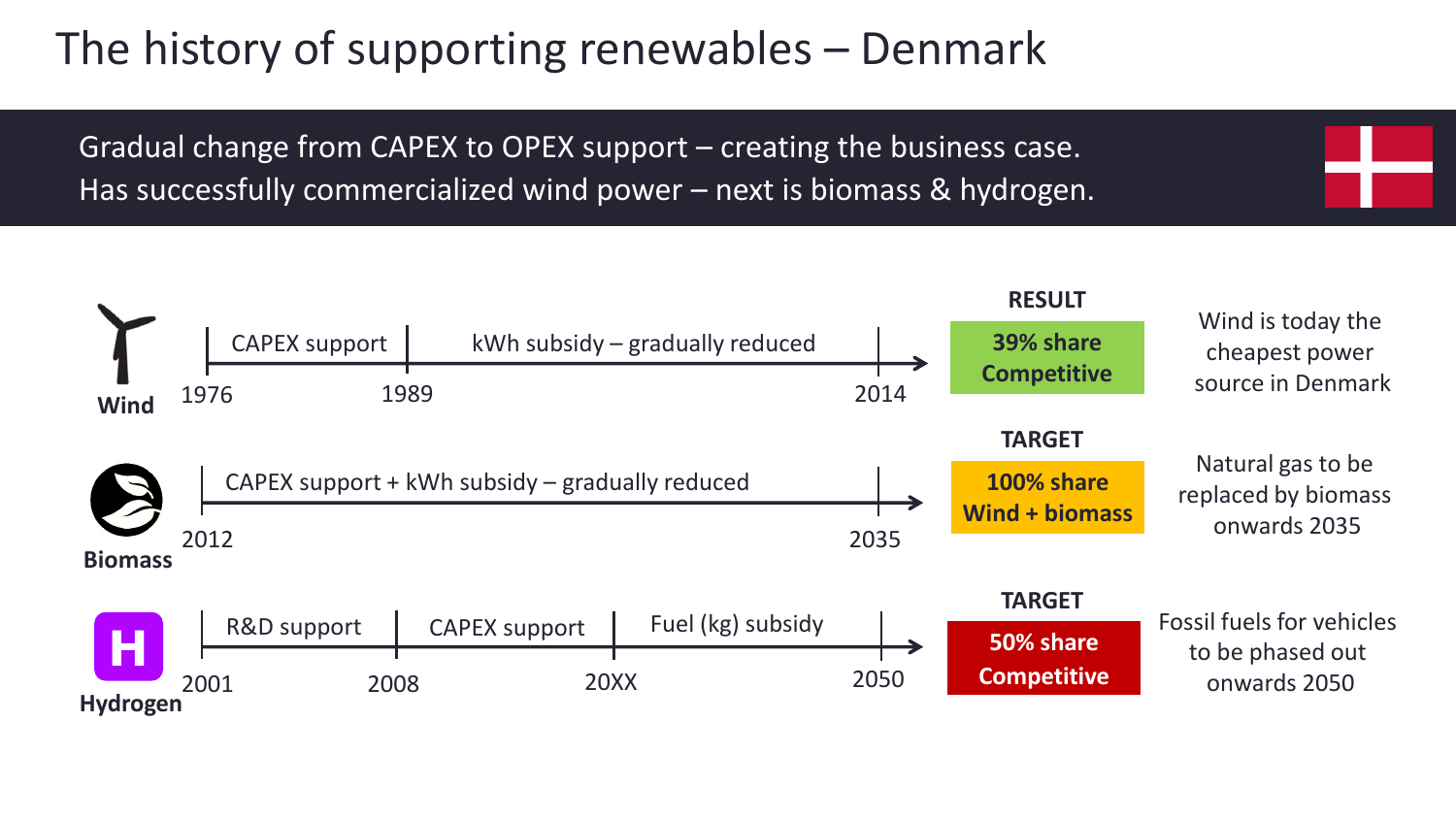### Denmark to be 100% renewable by 2050 – all sectors

**Danish political target of 100% fossil independence by 2050 across all energy sectors. Power and heat to reach 100% renewables by 2035 and transport to be zero emission by 2050.**